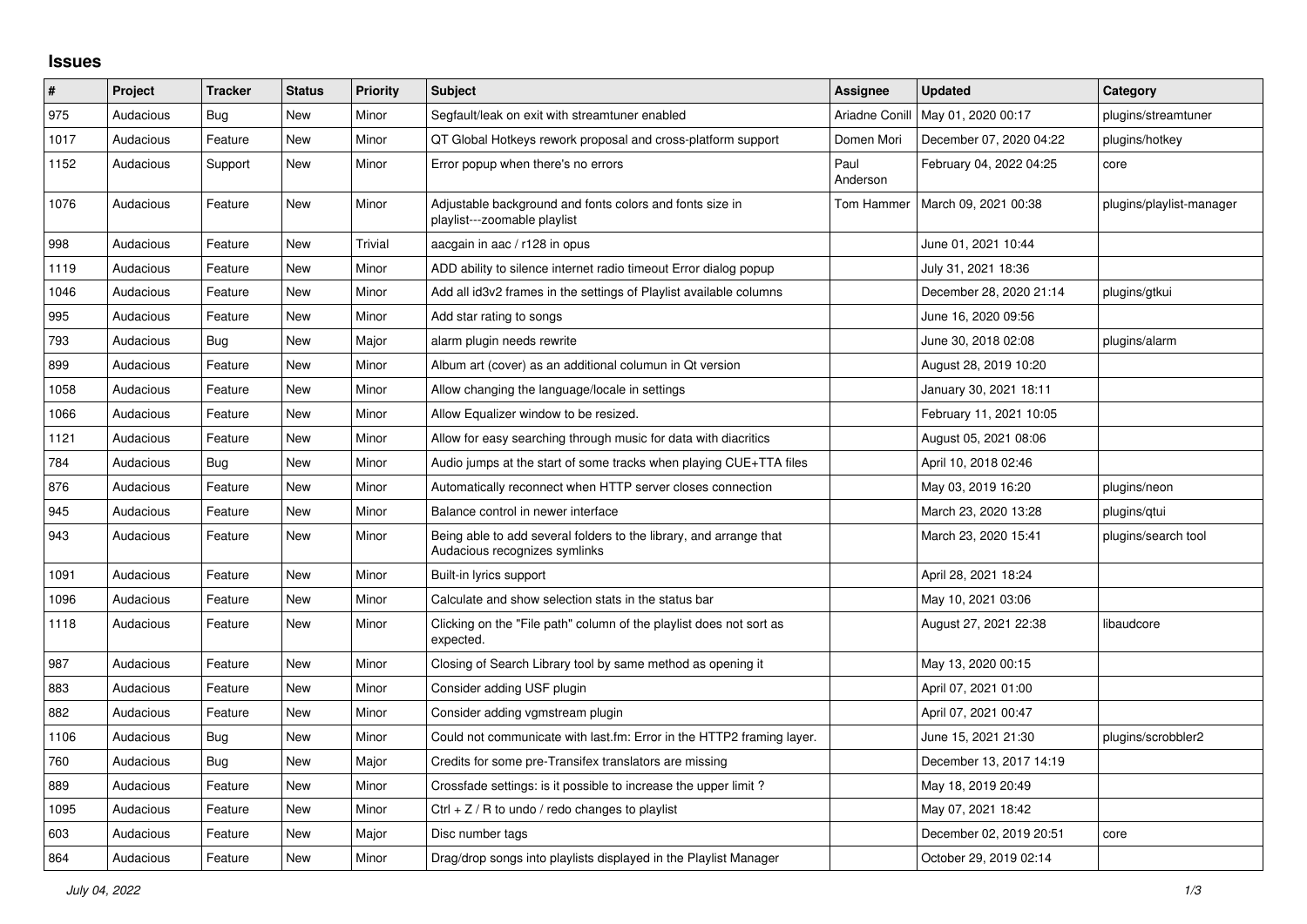| $\vert$ # | Project   | <b>Tracker</b> | <b>Status</b> | <b>Priority</b> | <b>Subject</b>                                                                                                                            | Assignee | <b>Updated</b>           | Category           |
|-----------|-----------|----------------|---------------|-----------------|-------------------------------------------------------------------------------------------------------------------------------------------|----------|--------------------------|--------------------|
| 955       | Audacious | Feature        | <b>New</b>    | Minor           | Enqueue option                                                                                                                            |          | April 09, 2020 03:54     |                    |
| 1067      | Audacious | Feature        | New           | Minor           | Equalizer adjustments are coarse.                                                                                                         |          | February 11, 2021 10:09  |                    |
| 875       | Audacious | Feature        | New           | Major           | Extended M3U support                                                                                                                      |          | March 20, 2019 19:11     | plugins/m3u        |
| 1116      | Audacious | Feature        | New           | Minor           | feature request: miniview mode with QT or GTK interace                                                                                    |          | February 08, 2022 06:53  |                    |
| 1082      | Audacious | Feature        | New           | Minor           | File writer option to pad track numbers with leading zeros                                                                                |          | March 31, 2021 00:15     | plugins/filewriter |
| 1130      | Audacious | Feature        | New           | Minor           | folders for tabs in the playlist head (an enhancement suggestion, not a<br>bug)                                                           |          | October 24, 2021 19:04   |                    |
| 500       | Audacious | Feature        | New           | Minor           | fullscreen album art                                                                                                                      |          | April 08, 2020 19:17     |                    |
| 1098      | Audacious | Feature        | New           | Minor           | Hide empty Services playlist sub-menu                                                                                                     |          | May 10, 2021 09:25       | libaudgui          |
| 1108      | Audacious | Feature        | New           | Minor           | HTTPS support for Windows builds                                                                                                          |          | December 27, 2021 04:45  | plugins/neon       |
| 1145      | Audacious | Support        | New           | Minor           | I started to code, I need m-tags support for audacious to tag files<br>witthout tags, and all I need is a (link to a) good documentation* |          | February 25, 2022 05:01  |                    |
| 1105      | Audacious | <b>Bug</b>     | New           | Major           | LADSPA host setting menu does not show up with Qt interface                                                                               |          | December 24, 2021 18:14  | plugins/ladspa     |
| 1071      | Audacious | Feature        | New           | Minor           | Linkage could be improved for packagers.                                                                                                  |          | March 31, 2021 00:32     |                    |
| 1151      | Audacious | Feature        | <b>New</b>    | Minor           | Load balance XSPF tracks with multiple location URIs                                                                                      |          | January 28, 2022 19:10   |                    |
| 968       | Audacious | Feature        | New           | Minor           | Loop PSF files at normal loop points during repeat mode                                                                                   |          | April 16, 2020 03:25     | plugins/psf        |
| 993       | Audacious | Bug            | New           | Minor           | Lyrics for streamed content are written to cache but not read.                                                                            |          | June 07, 2020 13:10      | plugins/lyricwiki  |
| 1093      | Audacious | Feature        | New           | Minor           | Make the Song Dialog (Qt) window wider by default                                                                                         |          | May 17, 2021 15:36       |                    |
| 1057      | Audacious | Feature        | New           | Minor           | Matroska (mka) chapter support                                                                                                            |          | August 27, 2021 22:54    |                    |
| 1142      | Audacious | Feature        | New           | Minor           | MusicBrainz support for CD plugin                                                                                                         |          | November 20, 2021 21:46  | plugins/cdaudio    |
| 1160      | Audacious | Feature        | New           | Minor           | Ogg Opus support for streams                                                                                                              |          | March 11, 2022 18:09     |                    |
| 873       | Audacious | Feature        | New           | Minor           | Optionally make "previous track" restart current track                                                                                    |          | June 08, 2021 22:55      |                    |
| 1153      | Audacious | Feature        | New           | Minor           | Optional sort column for File Created/Modified date and time                                                                              |          | February 04, 2022 16:00  | libaudgui          |
| 51        | Audacious | Feature        | New           | Minor           | Option to inhibit suspend                                                                                                                 |          | February 13, 2021 09:23  |                    |
| 924       | Audacious | Feature        | New           | Minor           | Option to replace playlist contents by drag and drop                                                                                      |          | December 02, 2019 20:15  |                    |
| 1099      | Audacious | Feature        | New           | Minor           | Per-track ReplayGain shouldn't be enabled by default                                                                                      |          | May 09, 2021 13:41       |                    |
| 1048      | Audacious | Feature        | New           | Minor           | PipeWire support                                                                                                                          |          | May 04, 2022 19:36       |                    |
| 1170      | Audacious | Feature        | New           | Minor           | Playback mode button                                                                                                                      |          | April 22, 2022 16:01     |                    |
| 913       | Audacious | Feature        | New           | Minor           | Play / create new playlist from selection                                                                                                 |          | December 02, 2019 20:13  | plugins/qtui       |
| 1154      | Audacious | Support        | New           | Minor           | Playlist column Headers                                                                                                                   |          | March 06, 2022 16:06     |                    |
| 1101      | Audacious | Feature        | New           | Major           | Please add media shortcut keys for Windows 10                                                                                             |          | December 03, 2021 16:31  | win32              |
| 877       | Audacious | Feature        | New           | Minor           | Please add save option to cue playlists (patch included)                                                                                  |          | March 07, 2019 04:18     | plugins/cue        |
| 429       | Audacious | Feature        | New           | Minor           | Please enable scrobbling to libre.fm in Scrobbler 2.0                                                                                     |          | September 02, 2019 10:35 | plugins/scrobbler2 |
| 1088      | Audacious | Feature        | New           | Minor           | plugin: status icon: ADD option to select tray mouse Middle Click action                                                                  |          | April 11, 2021 12:05     | plugins/statusicon |